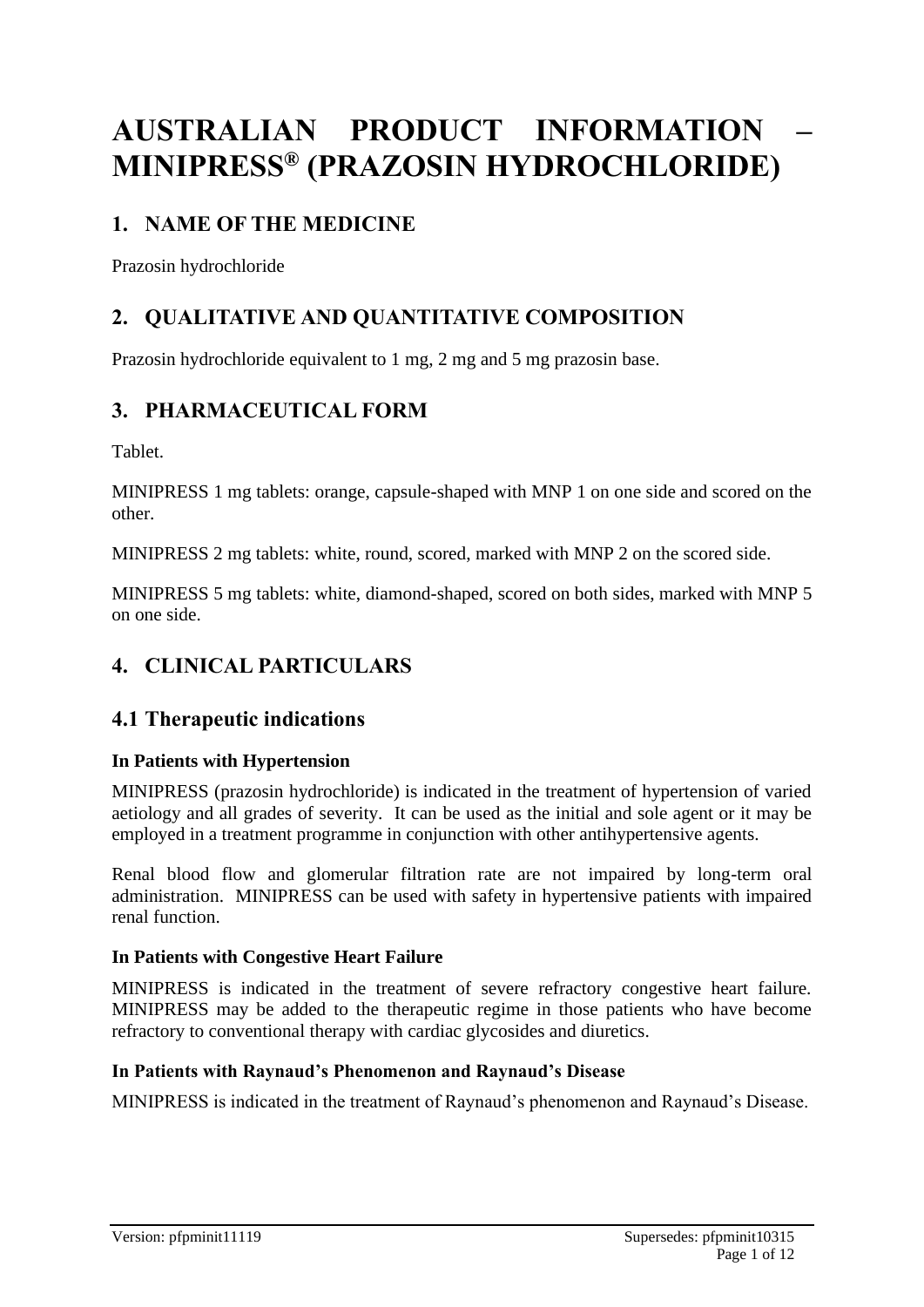#### **Benign Prostatic Hyperplasia**

MINIPRESS is indicated as an adjunct in the symptomatic treatment of urinary obstruction caused by benign prostatic hyperplasia in patients awaiting prostatic surgery.

### **4.2 Dose and method of administration**

#### **General Comments**

There is evidence that patient toleration is best when therapy is initiated with a low starting dose. The dose is to be adjusted on the basis of the patient's individual blood pressure response.

Response is usually seen early (1 to 14 days) if it is to occur at a given dose. If a response is seen, therapy should be continued at the dose until the degree of response has reached the optimum possible before adding the next increment.

#### **Specific Recommendations**

#### *Hypertension*

Suggested initial dose range: 0.5 mg twice daily increasing to 1.0 mg twice daily or three times daily.

Usual maintenance dose: 3.0 mg to 20 mg daily in divided doses.

#### The following are given as guides to administration.

#### *Patients Receiving No Antihypertensive Therapy*

It is recommended that therapy be initiated at 0.5 mg twice daily for 3 days. Unless the patient is unusually sensitive, this dose should be increased to 1.0 mg twice daily or three times daily for a further 3 days and thence to 2.0 mg twice daily or three times daily. Thereafter, as determined by the patient's response to the blood pressure lowering effect, the daily dose should be increased gradually to 20 mg. The optimal response may take up to 6 weeks. After initial titration some patients can be maintained on a twice daily dosage regimen.

A diuretic may be added to enhance the efficacy. It is recommended that this addition be considered when the prazosin dose is at 2 mg twice daily or three times daily.

#### *Patients Receiving Diuretic Therapy with Inadequate Control of Blood Pressure*

The diuretic should be reduced to a maintenance dose level for the particular agent, and prazosin initiated at 0.5 mg twice daily or three times daily. After the initial period of observation, the dose of prazosin should be gradually increased as determined by the patient's response.

#### *Patients Receiving Other Antihypertensive Agents but with Inadequate Control*

Because some additive effect is anticipated, the dosage level of other agents (e.g. betaadrenergic blocking agent, alpha methyldopa, reserpine, clonidine\* etc.) should be reduced and prazosin initiated at 0.5 mg twice daily. Subsequent dosage increase should be made depending upon the patient's response.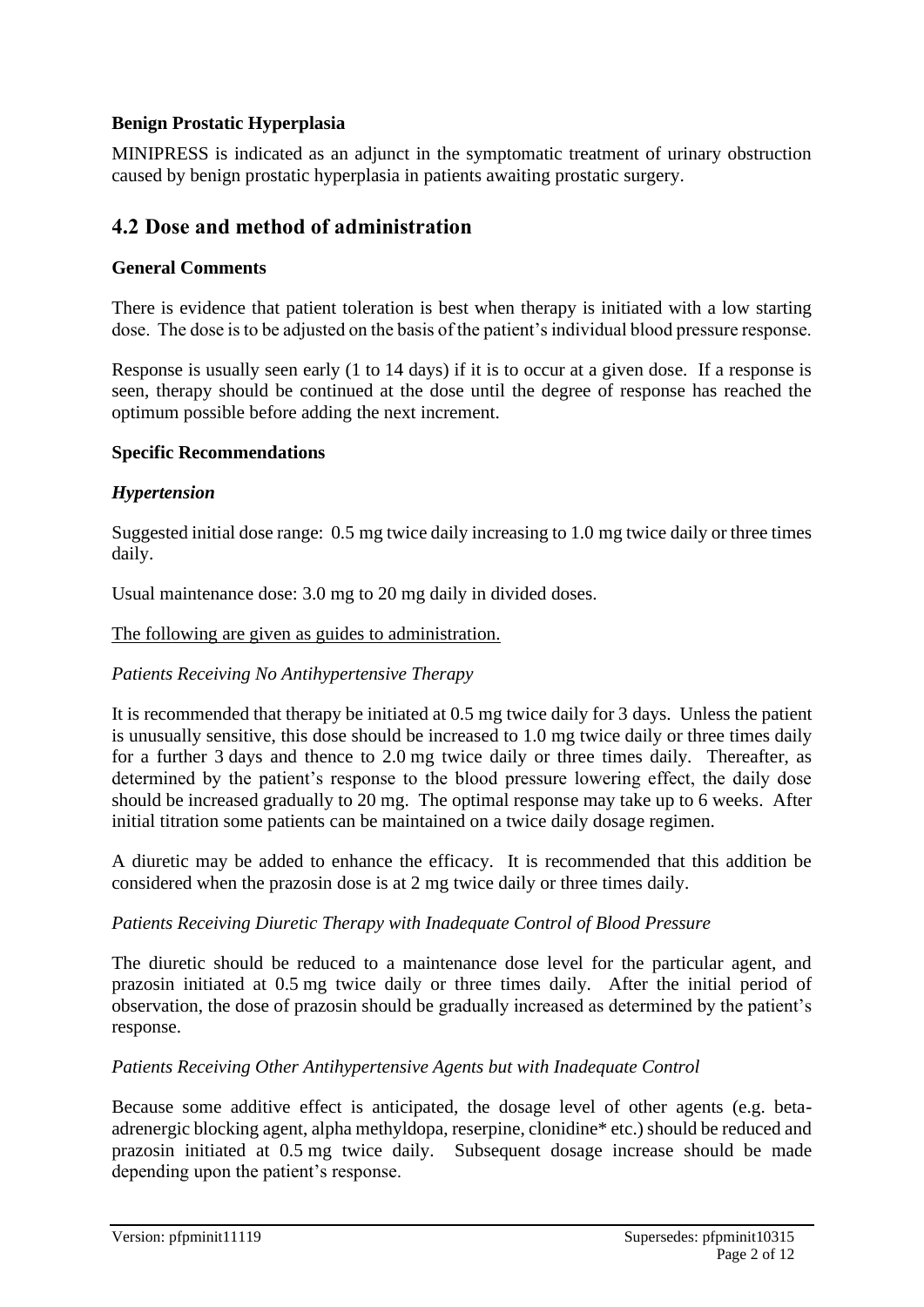Though experience is limited, there is evidence that adding prazosin to beta-adrenergic blocking agents, calcium channel blockers or angiotensin-converting enzyme (ACE) inhibitors may bring about a substantial reduction in blood pressure. Thus, the low initial dose regimen is strongly recommended.

\* Termination of oral therapy should be gradual (e.g. over more than 7 days). Sudden cessation of antihypertensive therapy is known to be associated with rebound hypertension which in some cases may be severe. This may occur with clonidine particularly in patients receiving more than 900 μg/day.

#### *Congestive Heart Failure*

Suggested initial daily dose range: 0.5 mg increasing to 4.0 mg in divided doses.

Usual daily maintenance dose: 4.0 mg to 20 mg in divided doses.

In recumbent patients the recommended starting dose is 0.5 mg three or four times daily. Dosage should be titrated according to the patient's clinical response, based on careful monitoring of cardiopulmonary signs and symptoms or haemodynamic studies when indicated. Dosage titration steps may be performed as often as every 2 to 3 days in patients under close medical supervision. In severely ill, decompensated patients, rapid dose titration over 1 or 2 days may be indicated, and is best done when haemodynamic monitoring is available. In clinical studies to date the mean optimal daily dose during the initial treatment period was 11.5 mg, with therapeutic dosages ranging from 4 mg to 20 mg daily in divided doses. Retitration may be required in some patients to maintain optimal clinical improvement.

#### *Raynaud's Phenomenon and Raynaud's Disease*

Suggested starting dosage: 0.5 mg twice daily.

Usual daily maintenance dosage: 1 mg or 2 mg twice daily.

The recommended starting dosage is 0.5 mg twice daily given for a period of 3 to 7 days. Dosage should be adjusted according to the patient's clinical response.

#### *Benign Prostatic Hyperplasia*

The recommended starting dose is 0.5 mg twice daily, given for a period of 3 to 7 days and then adjusted according to clinical response. The maintenance dosage is 2 mg twice daily. The use of doses over 4 mg daily has not been studied, and cannot be recommended at present. Doses up to 4 mg daily have produced amelioration of symptoms for periods of up to 4 weeks but currently longer term data are not available. Postural hypotension may occur (see Section 4.4 Special warnings and precautions for use - General (All Patients)).

#### **Dosage adjustment in renal impairment**

For patients with moderate to severe grades of renal impairment, evidence to date shows that prazosin does not further compromise renal function when used in patients with renal impairment. Because some patients in this category have responded to small doses of prazosin, it is recommended that therapy be initiated at 0.5 mg daily and that dose increases be instituted with caution.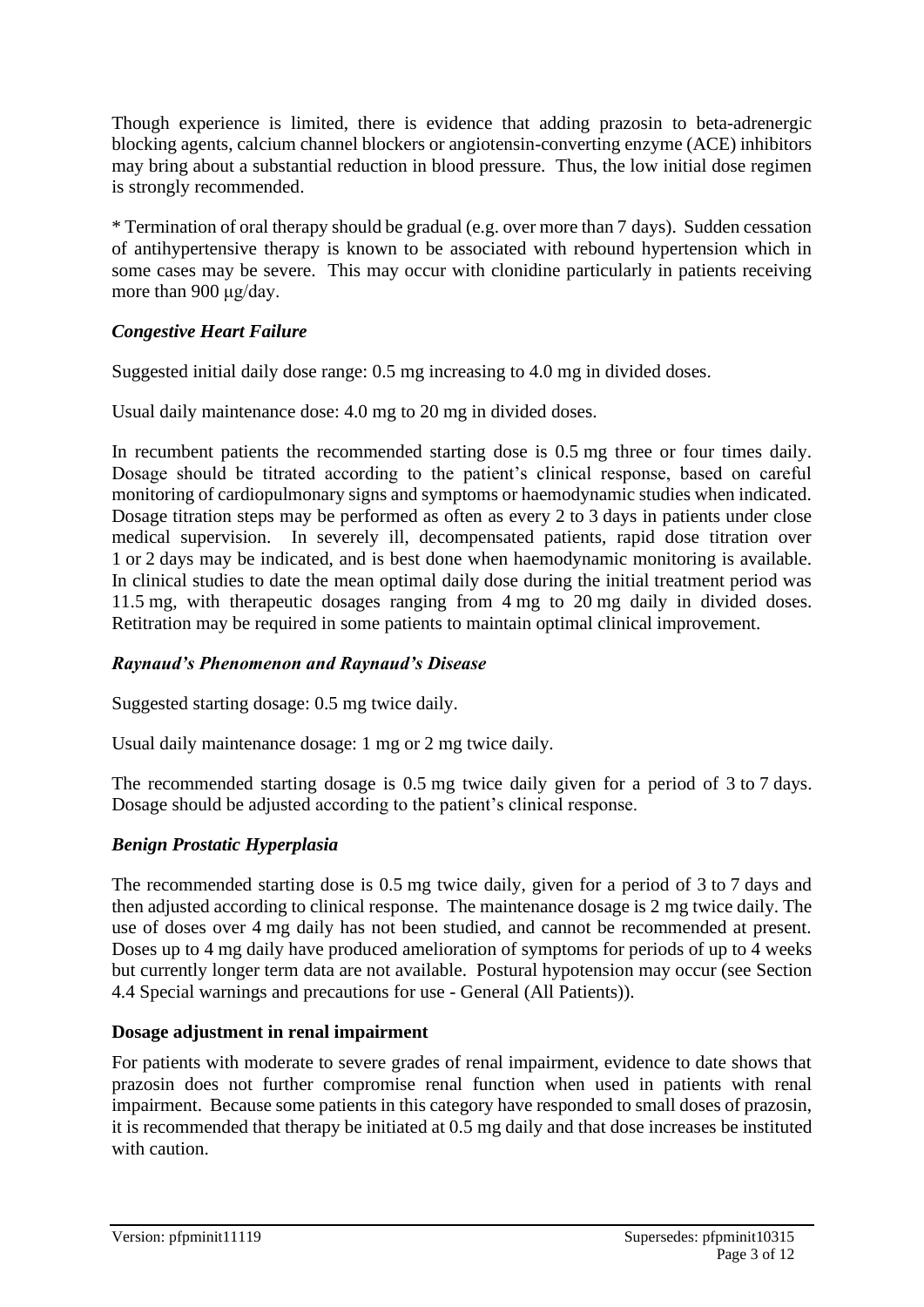# **4.3 Contraindications**

MINIPRESS is contraindicated in patients with a known sensitivity to quinazolines, prazosin or any other component of the tablets.

# **4.4 Special warnings and precautions for use**

### **General (All Patients)**

### **Syncope**

MINIPRESS may cause syncope with sudden loss of consciousness. In most cases this is believed to be due to an excessive postural hypotensive effect although occasionally the syncopal episode has been preceded by a bout of severe tachycardia with heart rates of 120- 160 beats per minute. Syncopal episodes have usually occurred within 30 to 90 minutes of the initial dose of the drug: occasionally they have been reported in association with rapid dosage increases or the introduction of another antihypertensive drug into the regimen of a patient taking high doses of MINIPRESS. The incidence of syncopal episodes is approximately 1% in patients given an initial dose of 2 mg or greater. Clinical trials conducted during the investigational phase of this drug suggest that syncopal episodes can be minimised by limiting the initial dose of the drug to 0.5 mg, by subsequently increasing the dosage slowly and by introducing any additional antihypertensive drugs into the patient's regimen with caution (see Section 4.2 Dose and method of administration). Hypotension may develop in patients given MINIPRESS who are also receiving a beta-blocker or a diuretic.

Addition of a diuretic or other antihypertensive agent to MINIPRESS therapy has been shown to cause an additive hypotensive effect. This effect can be minimised by reducing the dose of MINIPRESS to 1 mg or 2 mg twice daily, by introducing additional antihypertensive drugs cautiously and then retitrating MINIPRESS based on clinical response.

If syncope occurs, the patient should be placed in the recumbent position and treated supportively as necessary. This adverse effect is self-limiting and in most cases does not recur after the initial period of therapy or during subsequent dose-titration.

Patients should always be started at a dose of 0.5 mg of MINIPRESS. The 2 mg and 5 mg tablets are not indicated for initial therapy. Both lying and standing blood pressure should be measured.

More common than loss of consciousness are the symptoms often associated with lowering of the blood pressure, namely, dizziness and lightheadedness. The patient should be cautioned about these possible adverse effects and advised what measures to take should they develop. The patient should also be cautioned to avoid situations where injury could result should syncope occur during the initiation of MINIPRESS therapy.

#### **Priapism**

Prolonged erections and priapism have been reported with alpha-1 blockers, including prazosin, in post-marketing experience. In the event of an erection that persists longer than 4 hours, the patient should seek immediate medical assistance. If priapism is not treated immediately, penile tissue damage and permanent loss of potency could result.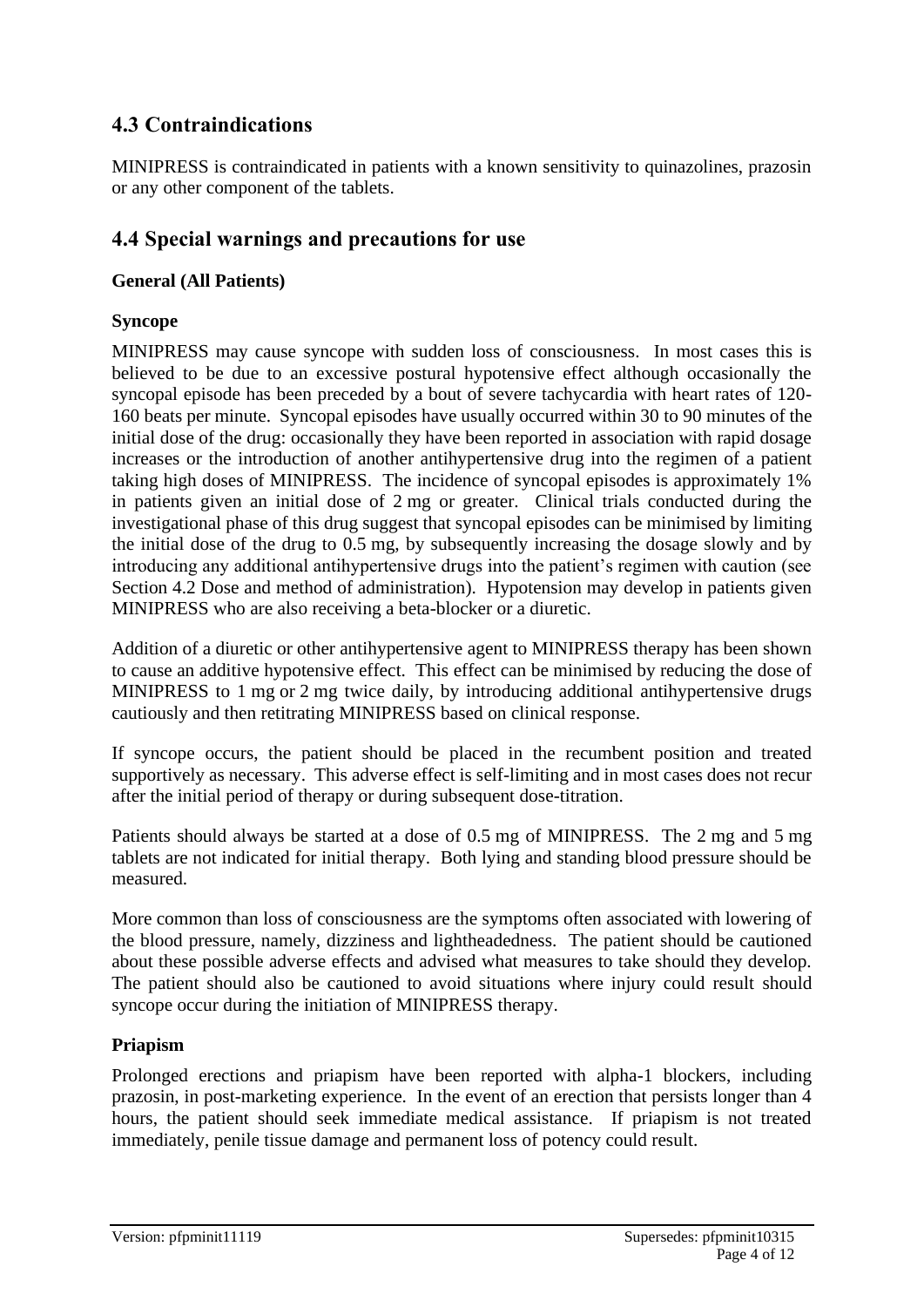#### **Patients with Raynaud's Phenomenon or Raynaud's Disease**

Because prazosin decreases peripheral vascular resistance, careful monitoring of blood pressure during initial administration and titration of MINIPRESS is suggested (see Section 4.4 Special warnings and precautions for use - General (All Patients)).

#### **Patients with Congestive Heart Failure**

In patients with acute or chronic left ventricular failure who have undergone vigorous diuretic and vasodilator treatment, the resultant decrease in left ventricular filling may be associated with a significant fall in cardiac output and systemic blood pressure when MINIPRESS is administered. In such patients, a low initial dose of MINIPRESS and gradual titration with close observation is recommended (see Section 4.2 Dose and method of administration).

The haemodynamic response to MINIPRESS in patients with congestive heart failure should be carefully monitored to ensure sustained clinical improvement as rapid attenuation of improved cardiac performance might occur in some patients.

In occasional patients, the clinical efficacy of MINIPRESS has been reported to diminish due to complete or partial tolerance to haemodynamic effects of prazosin. Evidence of efficacy for periods exceeding 6 months is lacking. In these patients, there is usually evidence of weight gain or peripheral oedema, indicating fluid retention. Since spontaneous deterioration may occur in such severely ill patients, a causal relationship to MINIPRESS therapy has not been established. Thus, as with all patients with congestive cardiac failure, careful adjustment of diuretic dosage according to the patient's clinical condition is required to prevent excessive fluid retention and consequent recurrence of symptoms. In those patients without evidence of fluid retention, when clinical improvement has diminished, an increase in the dosage of MINIPRESS, temporary withdrawal of the drug and/or addition of an aldosterone antagonist (e.g. spironolactone) to the treatment regimen will usually restore clinical efficacy.

#### **Use in Patients with Congestive Heart Failure**

MINIPRESS is not recommended in the treatment of congestive heart failure due to mechanical obstruction such as aortic valve stenosis, mitral valve stenosis, pulmonary embolism and restrictive pericardial disease. Adequate data is not yet available to establish efficacy in patients with congestive cardiac failure due to a recent myocardial infarction.

#### **Patients with Benign Prostatic Hyperplasia**

MINIPRESS decreases peripheral vascular resistance, and since many patients with this disorder are elderly, standing and lying blood pressure should be carefully monitored during initial administration and during adjustment of the dose of MINIPRESS (see Section 4.4 Special warnings and precautions for use - General (All Patients)). Close observation is especially recommended for patients taking medications that are known to lower blood pressure.

#### **Patients with Angina**

MINIPRESS should be used cautiously in patients with ischaemic heart disease as angina may be exacerbated.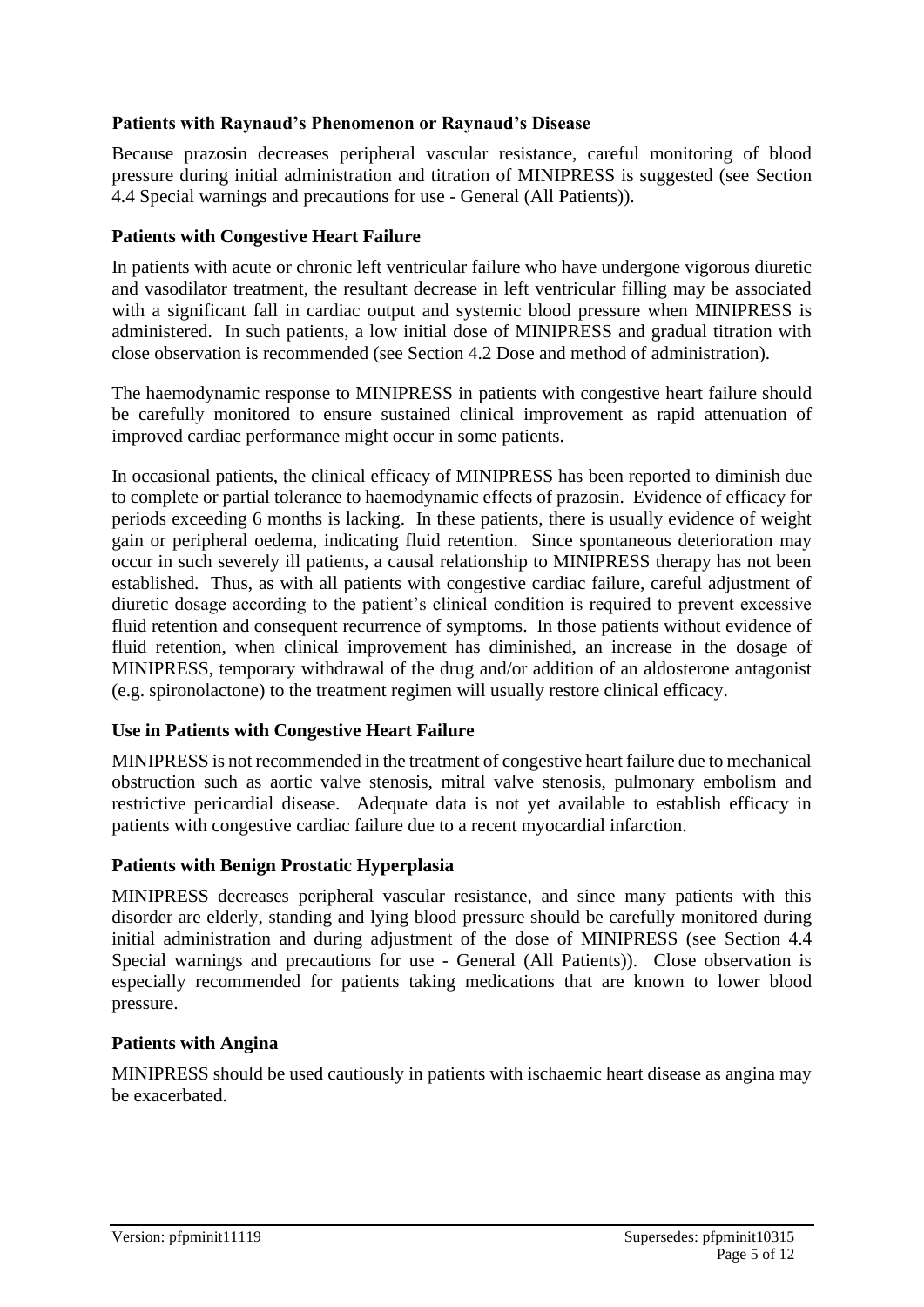#### **Use in hepatic impairment**

There are no data available on the use of MINIPRESS in liver disease. However, as the drug is primarily metabolised by the liver and excreted in the bile and faeces, patients with impaired hepatic function may require a lower dose.

#### **Use in renal impairment**

See Section 4.2 Dose and method of administration - Dosage Adjustment in Renal Impairment.

#### **Use in the elderly**

See Section 4.4 Special warnings and precautions for use - Patients with Benign Prostatic Hyperplasia, and section 4.8 Adverse effects - Serious or Life-threatening Reactions.

#### **Paediatric use**

MINIPRESS is not recommended for the treatment of children under the age of 12 years, since safe conditions for its use have not been established.

#### **Effects on laboratory tests**

False-positive results may occur in screening tests for phaeochromocytoma (urinary vanillylmandelic acid [VMA] and methoxyhydroxyphenylglycol [MHPG], urinary metabolites of noradrenaline) in patients who are being treated with MINIPRESS.

### **4.5 Interactions with other medicines and other forms of interactions**

#### **Patients taking Phosphodiesterase Type-5 Inhibitors**

As with other alpha-1 blockers, concomitant administration of prazosin hydrochloride with a phosphodiesterase type-5 (PDE-5) inhibitor should be used with caution, as it may lead to symptomatic hypotension in a few susceptible individuals. No studies have been conducted with prazosin hydrochloride.

### **4.6 Fertility, pregnancy and lactation**

#### **Effects on fertility**

In long-term studies for 1 year or more, testicular changes, necrosis and atrophy, have occurred at 25 mg/kg/day in rats and dogs. This is 60 times the usual maximum recommended dose of 20 mg per day in humans. Testicular weight was marginally depressed but no morphological testicular changes were seen in dogs at a daily dose of 10 mg/kg which is 24 times the usual maximum recommended dose of 20 mg per day in humans.

In view of the testicular changes observed in animals, 105 patients on long-term therapy with MINIPRESS were monitored for 17-ketosteroid excretion and no changes indicating a drug effect were observed. In addition no changes in sperm morphology suggestive of drug effect were seen in 27 males given MINIPRESS alone for up to 51 months.

#### **Use in pregnancy – Pregnancy Category B2**

When both male and female rats were treated with prazosin at a dose of 75 mg/kg/day and then mated, there was a significant impairment of fertility. There is no information available as to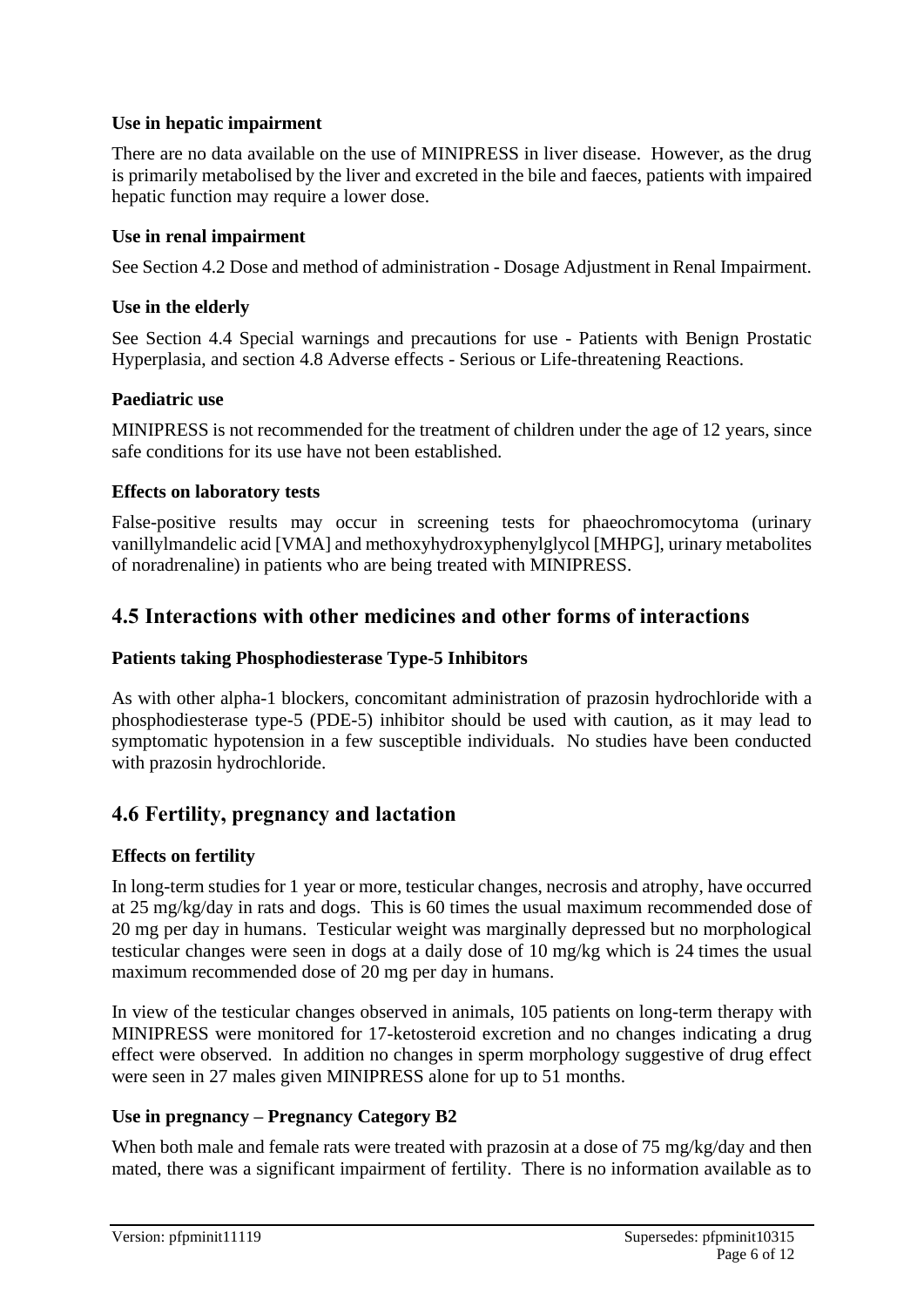whether prazosin crosses the placenta. No teratogenic effects were seen in animal testing. However the safety of MINIPRESS used during pregnancy has not been established. Accordingly, it should be used only when, in the opinion of the physician, potential benefit to the pregnant patient outweighs potential risk.

#### **Use in lactation**

Prazosin has been shown to appear in breast milk. MINIPRESS should be administered to a nursing mother only when, in the opinion of the physician, the expected benefit outweighs any potential risk. Consideration should be given to not breast-feeding the baby.

### **4.7 Effects on ability to drive and use machines**

Patients should be cautioned that their ability to drive or operate machinery may be impaired, especially when initiating prazosin therapy.

### **4.8 Adverse effects (undesirable effects)**

| <b>More Common Reactions</b> |                                                                                                                                                              |
|------------------------------|--------------------------------------------------------------------------------------------------------------------------------------------------------------|
| Cardiovascular               | Postural hypotension (14%), palpitations (5%), oedema (4%).                                                                                                  |
| <b>Gastrointestinal</b>      | Nausea (5%), dry mouth (4%).                                                                                                                                 |
| <b>General</b>               | Lack of energy (7%), weakness (asthenia) (7%).                                                                                                               |
| <b>Nervous System</b>        | Headaches (8%), drowsiness (8%), dizziness (faintness).                                                                                                      |
| <b>Ocular</b>                | Blurred vision (4%).                                                                                                                                         |
| <b>Respiratory</b>           | Nasal congestion (4%).                                                                                                                                       |
| <b>Less Common Reactions</b> |                                                                                                                                                              |
| <b>Body as a Whole</b>       | Allergic reaction, malaise, pain.                                                                                                                            |
| Cardiovascular               | Tachycardia (1%), syncope (1%), bradycardia, hypotension,<br>vasculitis, angina pectoris.                                                                    |
| <b>Endocrine</b>             | Gynaecomastia.                                                                                                                                               |
| Dermatological               | Rash and pruritus (1%), alopecia, lichen planus, urticaria.                                                                                                  |
| <b>Gastrointestinal</b>      | Vomiting (3%), constipation (3%), diarrhoea (2%), liver function<br>abnormalities, pancreatitis, abdominal discomfort and/or pain.                           |
| <b>Genitourinary</b>         | Urinary incontinence, priapism, impotence, urinary frequency.                                                                                                |
| <b>Nervous System</b>        | Nervousness (2%), depression (2%), paraesthesiae,<br>hallucinations, reddened sclera, tinnitus, worsening of pre-<br>existing narcolepsy, vertigo, insomnia. |
| <b>Respiratory</b>           | Dyspnoea (2%), epistaxis.                                                                                                                                    |
| <b>General</b>               | Fever, diaphoresis, positive ANA titre, arthralgia, flushing, eye<br>pain.                                                                                   |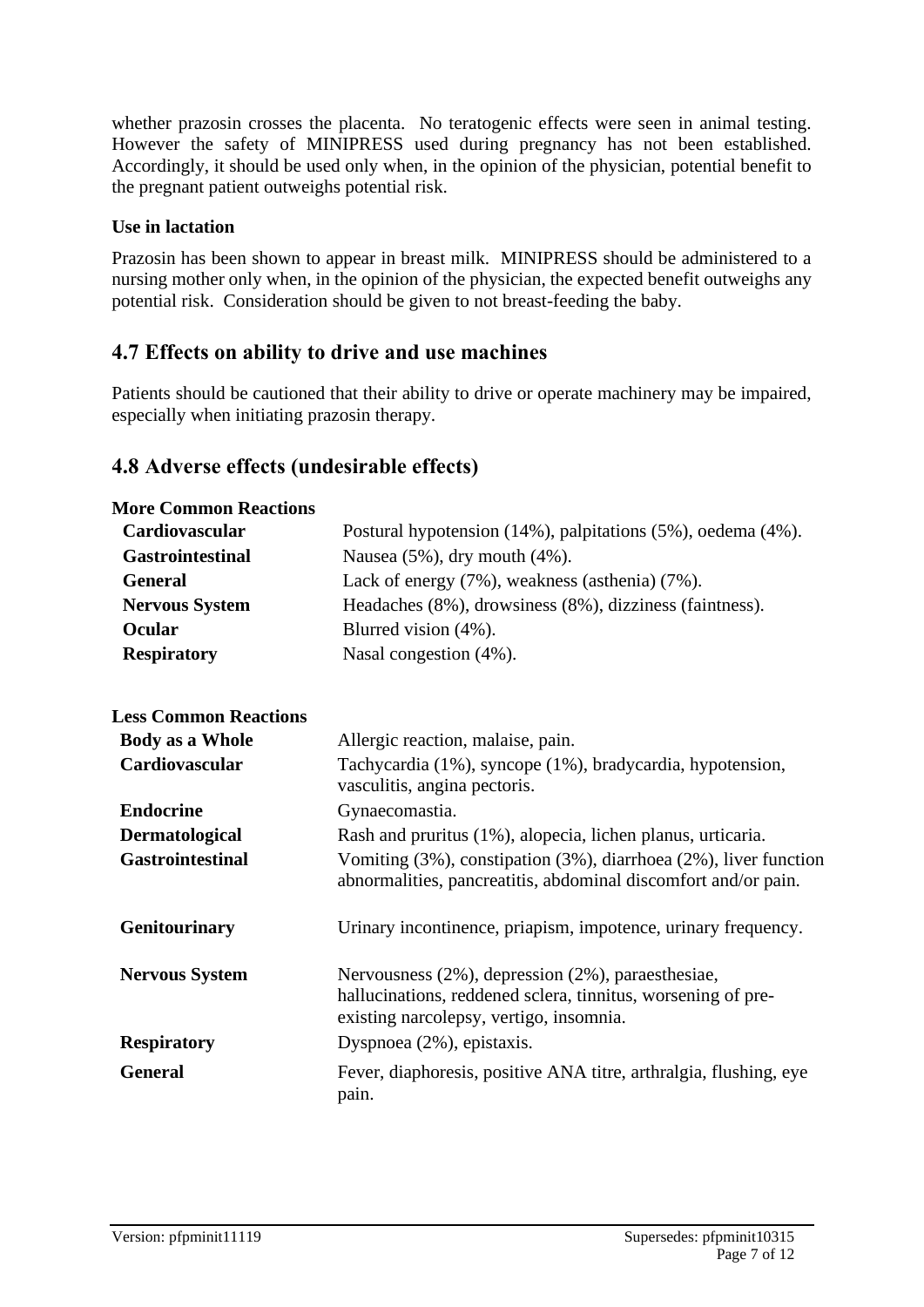#### **Serious or Life-threatening Reactions**

Postural hypotension, especially in elderly patients with cerebrovascular disease, may be dangerous. Exacerbation of pre-existing angina, new-onset angina and myocardial infarction have been associated with prazosin, although a causal relationship has not been established.

#### **Reporting suspected adverse effects**

Reporting suspected adverse reactions after registration of the medicinal product is important. It allows continued monitoring of the benefit-risk balance of the medicinal product. Healthcare professionals are asked to report any suspected adverse reactions at [www.tga.gov.au/reporting](http://www.tga.gov.au/reporting-problems)[problems.](http://www.tga.gov.au/reporting-problems)

### **4.9 Overdose**

Accidental ingestion of at least 50 mg of prazosin in a 2-year old child resulted in profound drowsiness and depressed reflexes. No decrease in blood pressure was noted. Recovery was uneventful.

Should overdosage lead to hypotension, support of the cardiovascular system is of first importance. Restoration of blood pressure and normalisation of heart rate may be accomplished by keeping the patient in the supine position. If this measure is inadequate, shock should first be treated with volume expanders. If necessary, vasopressors should then be used. Renal function should be monitored and supported as needed. Laboratory data indicate prazosin is not dialysable because it is protein bound.

For information on the management of overdose, contact the Poison Information Centre on 131126 (Australia).

# **5. PHARMACOLOGICAL PROPERTIES**

### **5.1 Pharmacodynamic properties**

#### **Mechanism of action**

Prazosin causes a decrease in total peripheral resistance. Animal studies suggest that the vasodilator effect of prazosin is related to blockade of post-synaptic alpha-adrenoceptors. The results of dog forelimb experiments demonstrate that the peripheral vasodilator effect is confined mainly to the level of the resistance vessels (arterioles). Unlike conventional alphablockers, the antihypertensive action of prazosin is usually not accompanied by reflex tachycardia.

Haemodynamic studies have been carried out in hypertensive patients following acute singledose administration and during the course of long-term maintenance therapy. The results confirm that the usual therapeutic effect is a fall in blood pressure, unaccompanied by a clinically significant change in cardiac output, heart rate, renal blood flow, and glomerular filtration rate. There is no measurable negative chronotropic effect.

Prazosin may increase plasma renin activity in patients with congestive heart failure.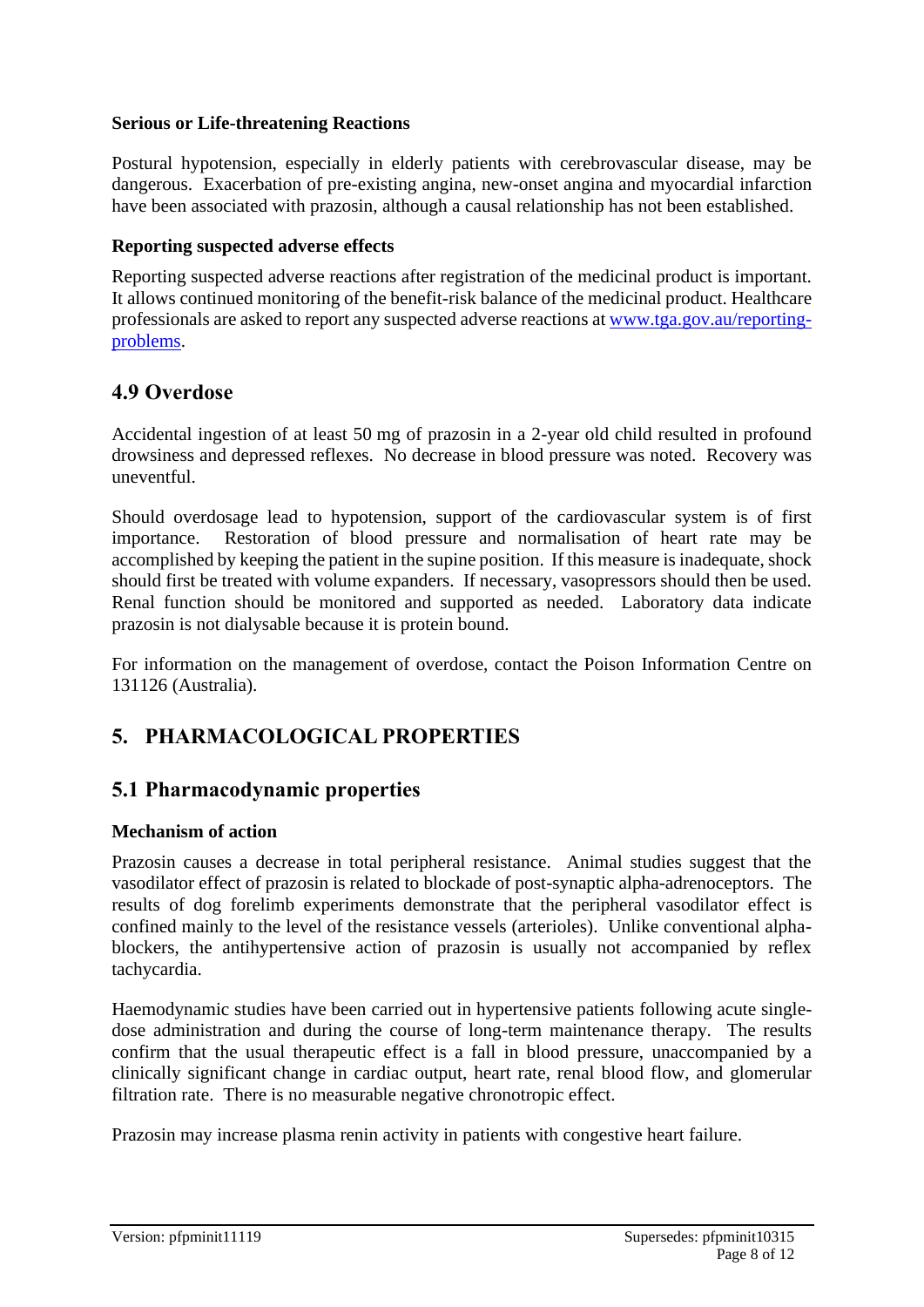Clinically, the antihypertensive effect is believed to be a direct result of peripheral vasodilation. In humans, blood pressure is lowered in both the supine and standing positions. This effect is more pronounced on the diastolic blood pressure. Tolerance does not appear to develop in long-term clinical use in the treatment of hypertension.

Rebound elevation of blood pressure does not occur following abrupt cessation of MINIPRESS therapy.

A variety of epidemiologic, biochemical and experimental studies have suggested that an elevated level of low-density lipoprotein (LDL) cholesterol may be associated with an increased risk of coronary heart disease. There is also evidence that reduced levels of highdensity lipoprotein (HDL) cholesterol may be associated with an increased risk of coronary heart disease. Clinical studies have shown that MINIPRESS therapy is not associated with adverse changes in the serum lipid profile.

Haemodynamic studies carried out in patients with congestive heart failure following acute oral dosing and during the course of longer term maintenance therapy, both at rest and on exercise, indicate that the therapeutic effect in these patients is due to a reduction in left ventricular filling pressure, reduction in cardiac impedance, and an augmentation of cardiac output. These effects, as indicated in forearm plethysmographic studies in humans, are associated with a balanced vasodilator effect on both resistance vessels (arterioles) and capacitance vessels (veins). The use of MINIPRESS in the treatment of congestive heart failure does not provoke a reflex tachycardia.

Enucleated hyperplastic glandular tissue and hypertrophied muscular tissue removed from the enlarged prostate gland is rich in alpha-adrenoceptor content. Variations in the tone of smooth muscle in the prostate will produce variations in the closure pressure exerted on the prostatic urethra. This finding has provided the basis of pharmacological treatment of benign prostatic hyperplasia (BPH) involving alpha-adrenoceptor antagonism.

There is evidence of statistically significant improvement in urinary flow following MINIPRESS therapy in patients with BPH. There is also evidence for a reduction in the volume of residual bladder urine and improvement in symptoms of BPH such as frequency of micturition.

Raynaud's phenomenon and Raynaud's disease have been successfully treated with MINIPRESS. The vasodilator action of the drug may increase blood flow to affected parts to reduce the severity of the signs and symptoms and the frequency and duration of the attacks.

#### **Clinical trials**

No data available.

# **5.2 Pharmacokinetic properties**

#### **Absorption**

Following oral administration to normal volunteers and hypertensive patients, plasma concentrations reach a peak in 1 to 2 hours, with a plasma half-life of 2 to 3 hours. Pharmacokinetic data in a limited number of patients with congestive heart failure, most of whom showed evidence of hepatic congestion, indicate that peak plasma concentrations are reached in 2.5 hours and plasma half-life is approximately 7 hours. The bioavailability of oral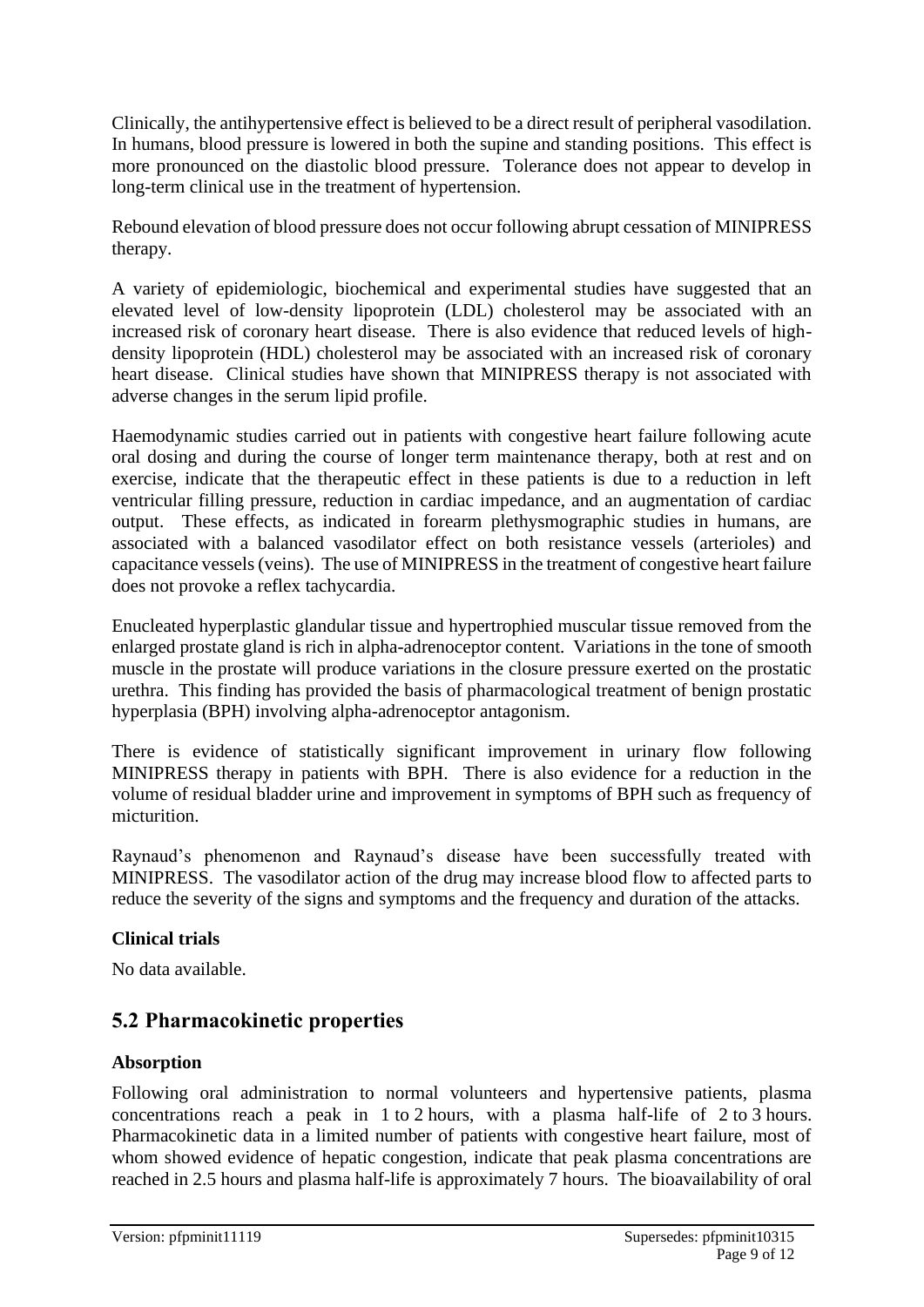prazosin was also increased 2-3 times in patients with congestive heart failure but the time to reach the peak was not affected in patients compared to normal volunteers. The mechanism of increase in plasma half-life and bioavailability of prazosin in congestive heart failure has not been satisfactorily explained.

#### **Metabolism**

The drug is highly bound to plasma protein. Animal studies indicate that prazosin is extensively metabolised primarily by demethylation and conjugation. Less extensive human studies suggest similar metabolism in man.

#### **Excretion**

Prazosin is excreted mainly via the bile and faeces.

### **5.3 Preclinical safety data**

#### **Genotoxicity**

No data available.

#### **Carcinogenicity**

No data available.

### **6. PHARMACEUTICAL PARTICULARS**

### **6.1 List of excipients**

calcium hydrogen phosphate maize starch microcrystalline cellulose magnesium stearate sodium lauryl sulfate

The 1 mg tablet also contains sunset yellow FCF.

#### **6.2 Incompatibilities**

Incompatibilities were either not assessed or not identified as part of the registration of this medicine.

### **6.3 Shelf life**

In Australia, information on the shelf life can be found on the public summary of the Australian Register of Therapeutic Goods (ARTG). The expiry date can be found on the packaging.

### **6.4 Special precautions for storage**

Store below 30°C.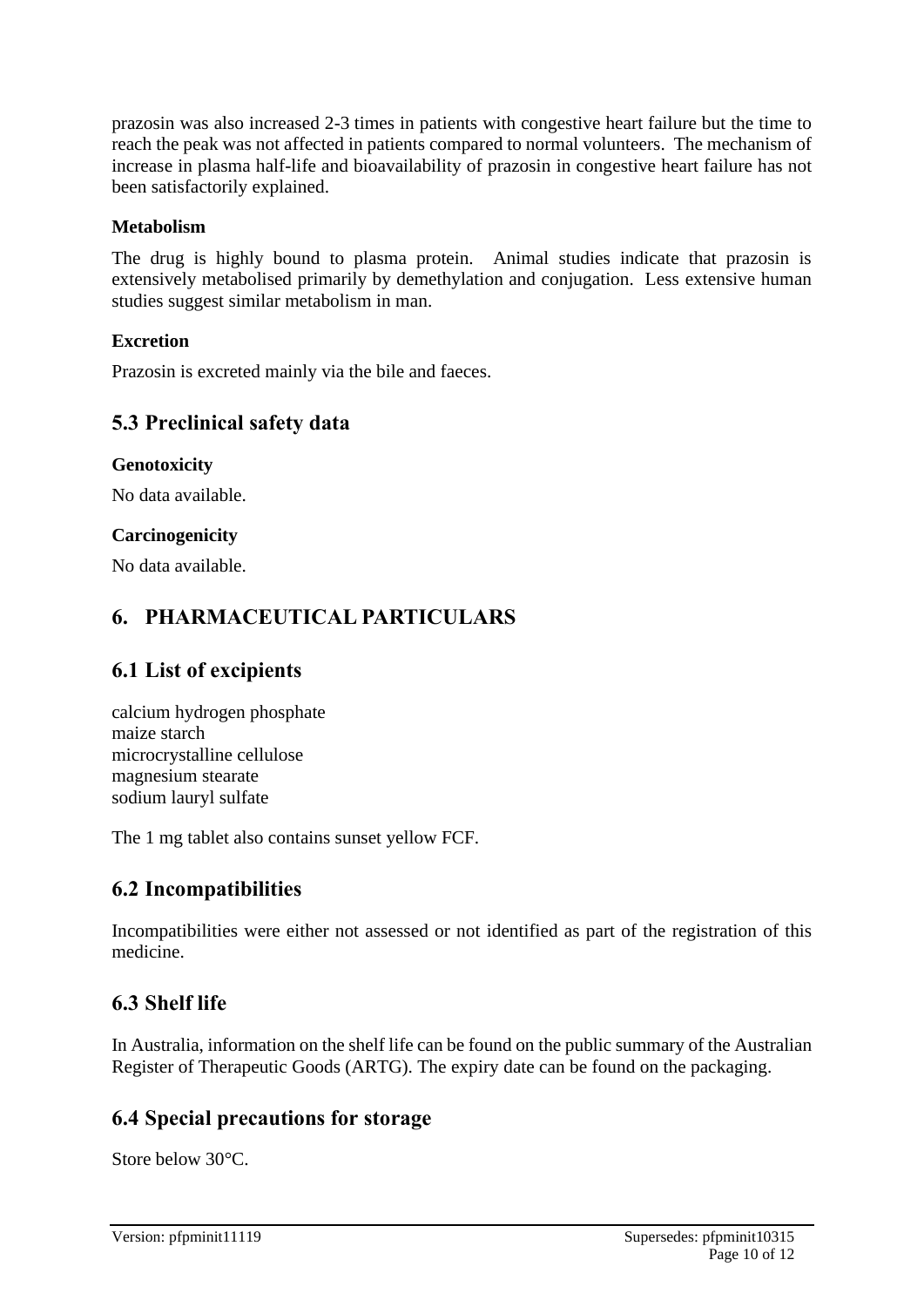# **6.5 Nature and contents of container**

PVC/Al blister packs of 100 tablets.

# **6.6 Special precautions for disposal**

In Australia, any unused medicine or waste material should be disposed of by taking to your local pharmacy.

# **6.7 Physicochemical properties**

Prazosin hydrochloride is a white or almost white powder, very slightly soluble in water, slightly soluble in alcohol and in methanol, practically insoluble in acetone.

#### **Chemical structure**

MINIPRESS (prazosin hydrochloride), a quinazoline derivative, was the first antihypertensive of its chemical class. It is the hydrochloride salt of 1-(4-amino-6,7-dimethoxy-2-quinazolinyl)- 4-(2-furoyl) piperazine and its structural formula is:



Molecular weight is 419.87

### **CAS number**

19237-84-4

# **7. MEDICINE SCHEDULE (POISONS STANDARD)**

S4 (Prescription Only Medicine)

# **8. SPONSOR**

Pfizer Australia Pty Ltd Level 17, 151 Clarence Street Sydney NSW 2000 Toll Free Number: 1800 675 229 www.pfizer.com.au

# **9. DATE OF FIRST APPROVAL**

19 July 1991